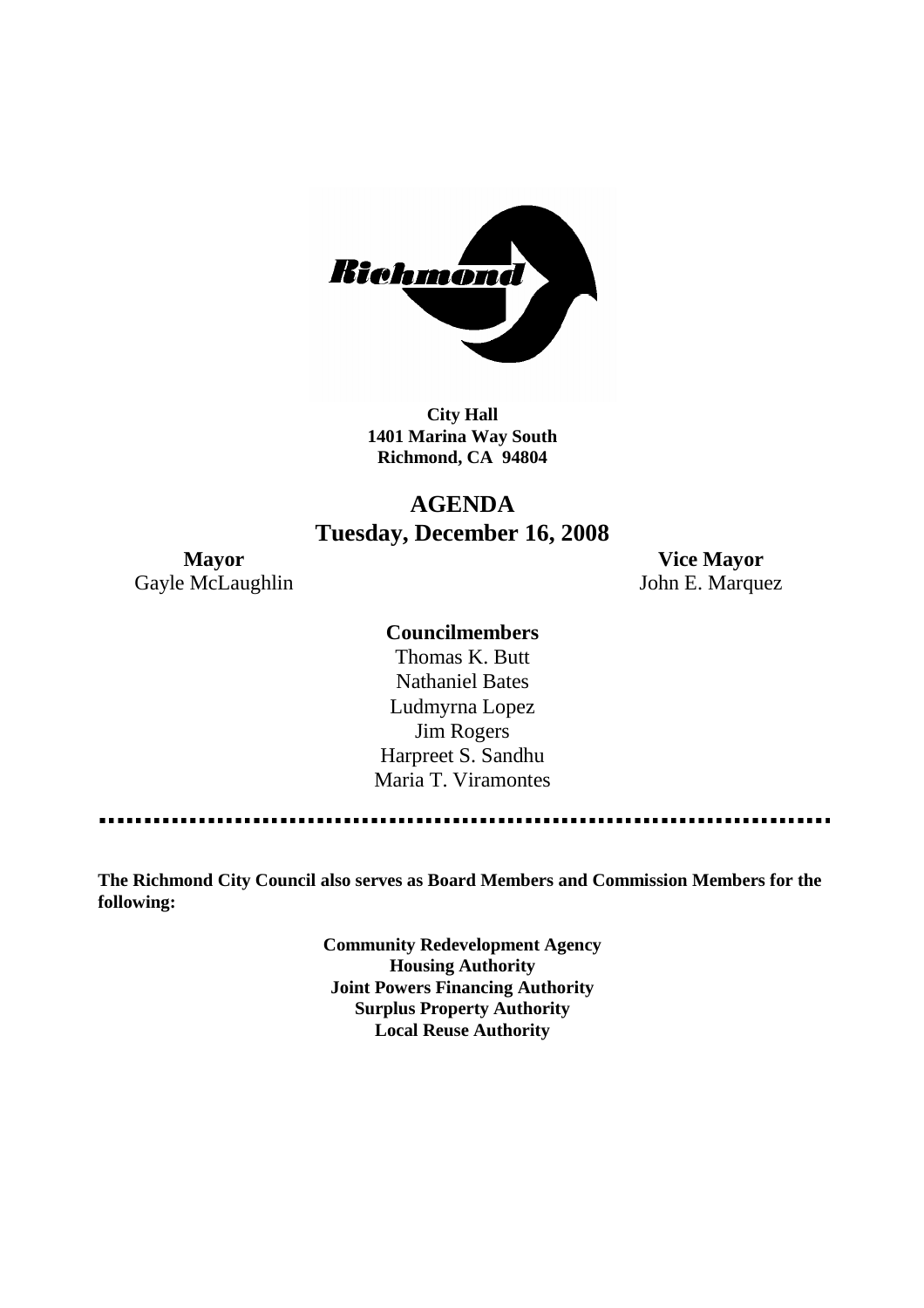# **MEETING PROCEDURES**

The City of Richmond encourages community participation at its City Council meetings and has established procedures that are intended to accommodate public input in a timely and time-sensitive way. As a courtesy to all members of the public who wish to participate in City Council meetings, please observe the following procedures:

**PUBLIC COMMENT ON AGENDA ITEMS:** Anyone who desires to address the City Council on items appearing on the agenda must complete and file a pink speaker's card with the City Clerk **prior** to the City Council's consideration of the item. Once the City Clerk has announced the item and discussion has commenced, no person shall be permitted to speak on the item other than those persons who have submitted their names to the City Clerk. Your name will be called when the item is announced for discussion. **Each speaker will be allowed TWO (2) MINUTES to address the City Council on NON-PUBLIC HEARING items listed on the agenda.**

**OPEN FORUM FOR PUBLIC COMMENT:** Individuals who would like to address the City Council on matters not listed on the agenda or on **Presentations, Proclamations and Commendations, Report from the City Attorney, or Reports of Officers** may do so under Open Forum. All speakers must complete and file a pink speaker's card with the City Clerk **prior** to the commencement of Open Forum. **The amount of time allotted to individual speakers shall be determined based on the number of persons requesting to speak during this item. The time allocation for each speaker will be as follows: 15 or fewer speakers, a maximum of 2 minutes; 16 to 24 speakers, a maximum of 1 and one-half minutes; and 25 or more speakers, a maximum of 1 minute.**

### **SPEAKERS ARE REQUESTED TO OCCUPY THE RESERVED SEATS IN THE FRONT ROW BEHIND THE SPEAKER'S PODIUM AS THEIR NAME IS ANNOUNCED BY THE CITY CLERK.**

**CONSENT CALENDAR:** Consent Calendar items are considered routine and will be enacted, approved or adopted by one motion unless a request for removal for discussion or explanation is received from the audience or the City Council. A member of the audience requesting to remove an item from the Consent Calendar must complete and file a speaker's card with the City Clerk **prior to the City Council's consideration of Item C, Agenda Review.** An item removed from the Consent Calendar may be placed anywhere on the agenda following the City Council's agenda review.

*The City Council's adopted Rules of Procedure recognize that debate on policy is healthy; debate on personalities is not. The Chairperson has the right and obligation to cut off discussion that is too personal, too loud, or too crude.*

**\*\*\*\*\*\*\*\*\*\*\*\*\*\*\*\*\*\*\*\*\*\*\*\*\*\*\*\*\*\*\*\*\*\*\*\*\*\*\*\*\*\*\*\*\*\*\*\*\*\*\*\*\*\*\*\*\*\***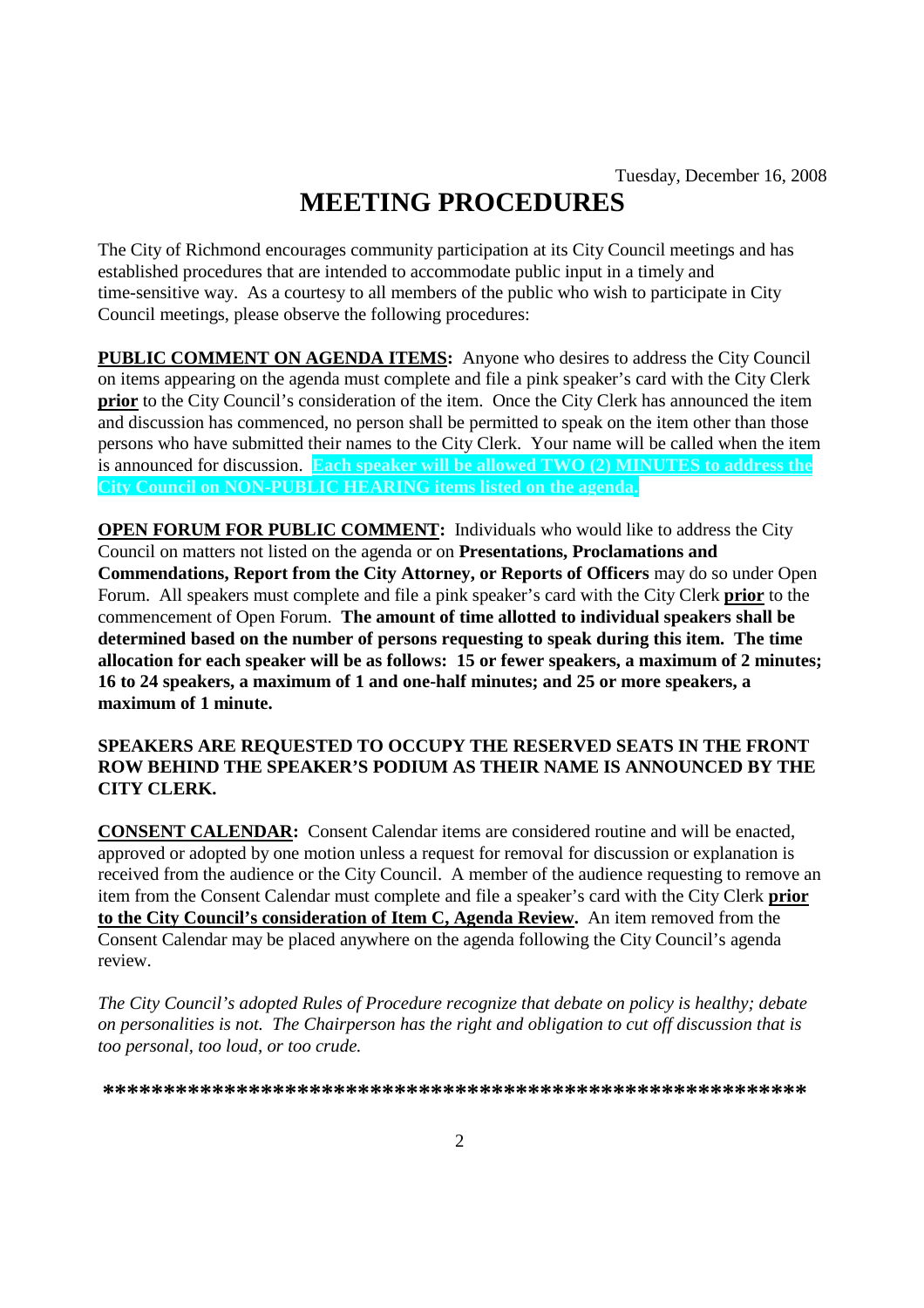# **EVENING OPEN SESSION**

5:00 p.m.

## **A. ROLL CALL**

## **B. PUBLIC COMMENT**

### **C. ADJOURN TO CLOSED SESSION**

## **CLOSED SESSION**

Shimada Room of City Hall

### **A. CITY COUNCIL**

## **A-1.** LIABILITY CLAIMS - PENDING LITIGATION (Government Code Section 54956.9):

Claimant: Jimmy Russey Worker's Compensation Claimed Against: City of Richmond

Claimant: Penny Turner Agency Claimed Against: City of Richmond

**A-2.** CONFERENCE WITH LEGAL COUNSEL - EXISTING LITIGATION (Subdivision [a] of Government Code Section 54956.9):

Parchester Village vs. City of Richmond

**A-3.** CONFERENCE WITH LEGAL COUNSEL - ANTICIPATED LITIGATION (Initiation of litigation pursuant to Subdivision (c) of Section 54956.9):

Two Cases

**A-4.** CONFERENCE WITH LABOR NEGOTIATORS (Government Code Section 54957.6):

> City Designated Representative(s): Bill Lindsay, Leslie Knight, Lisa Stephenson, Bruce Soublet, and Jack Hughes Employee Organization or unrepresented employee(s): Richmond Police Officer's Association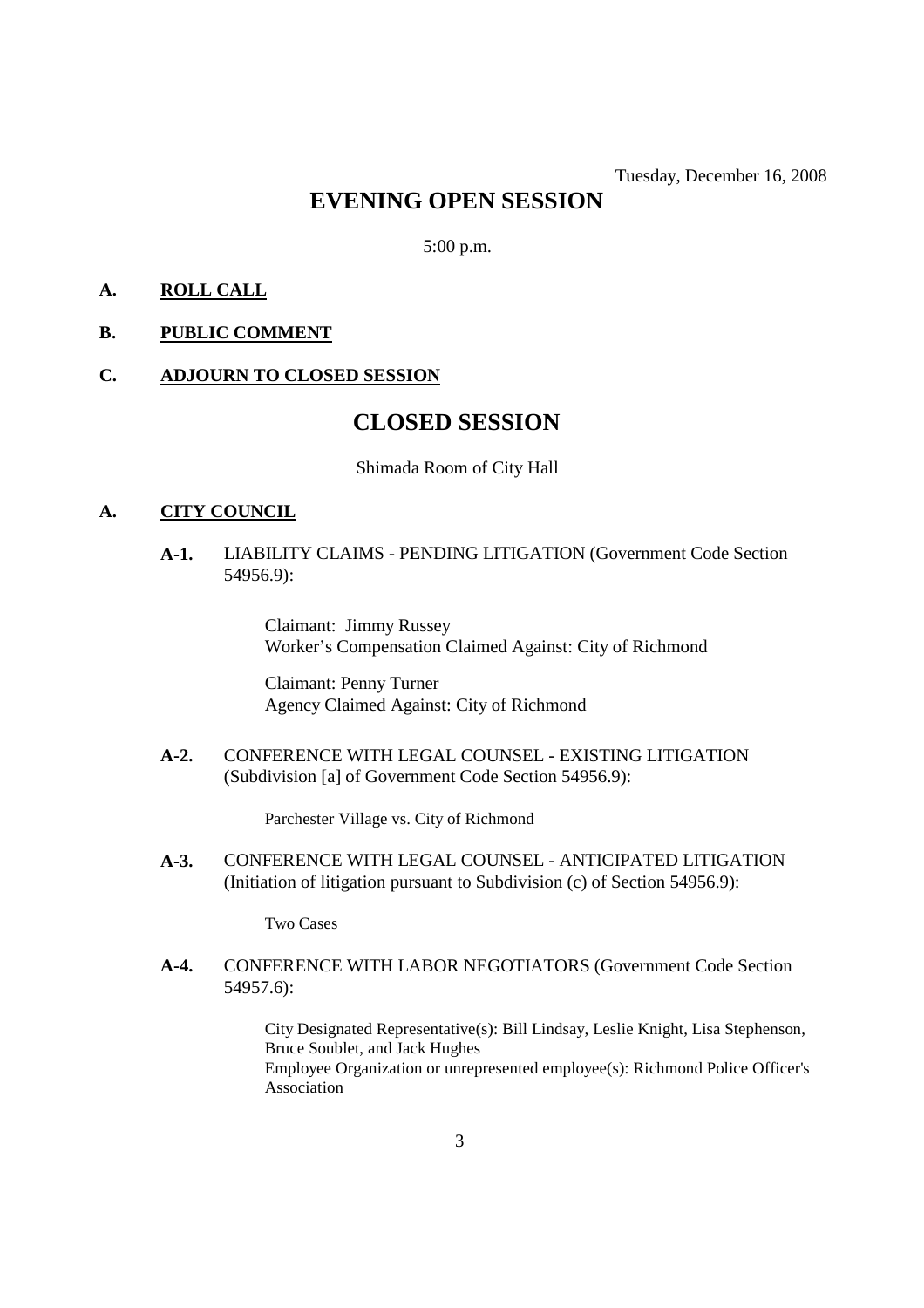### Tuesday, December 16, 2008 **A-5.** PUBLIC EMPLOYEE PERFORMANCE EVALUATION (Government Code Section 54957.6):

City Manager

City Clerk

### **B. REDEVELOPMENT AGENCY**

### **B-1.** CONFERENCE WITH REAL PROPERTY NEGOTIATOR (Government Code Section 54956.8):

Property: APN 513-340-046, west side of San Pablo Avenue 100' south of Bissell Avenue (aka the "Adachi" parcel) Negotiating Parties: Richmond Community Redevelopment Agency and Community Housing Development Corporation of North Richmond Negotiation: price and terms

Property: APN 513-321-002, South 47th Street and Florida Avenue Agency Negotiator: Steve Duran, Richmond Community Redevelopment Agency Negotiating Parties: Richmond Community Redevelopment Agency and the Carey 1985 Trust

Negotiation: Price and Terms of Payment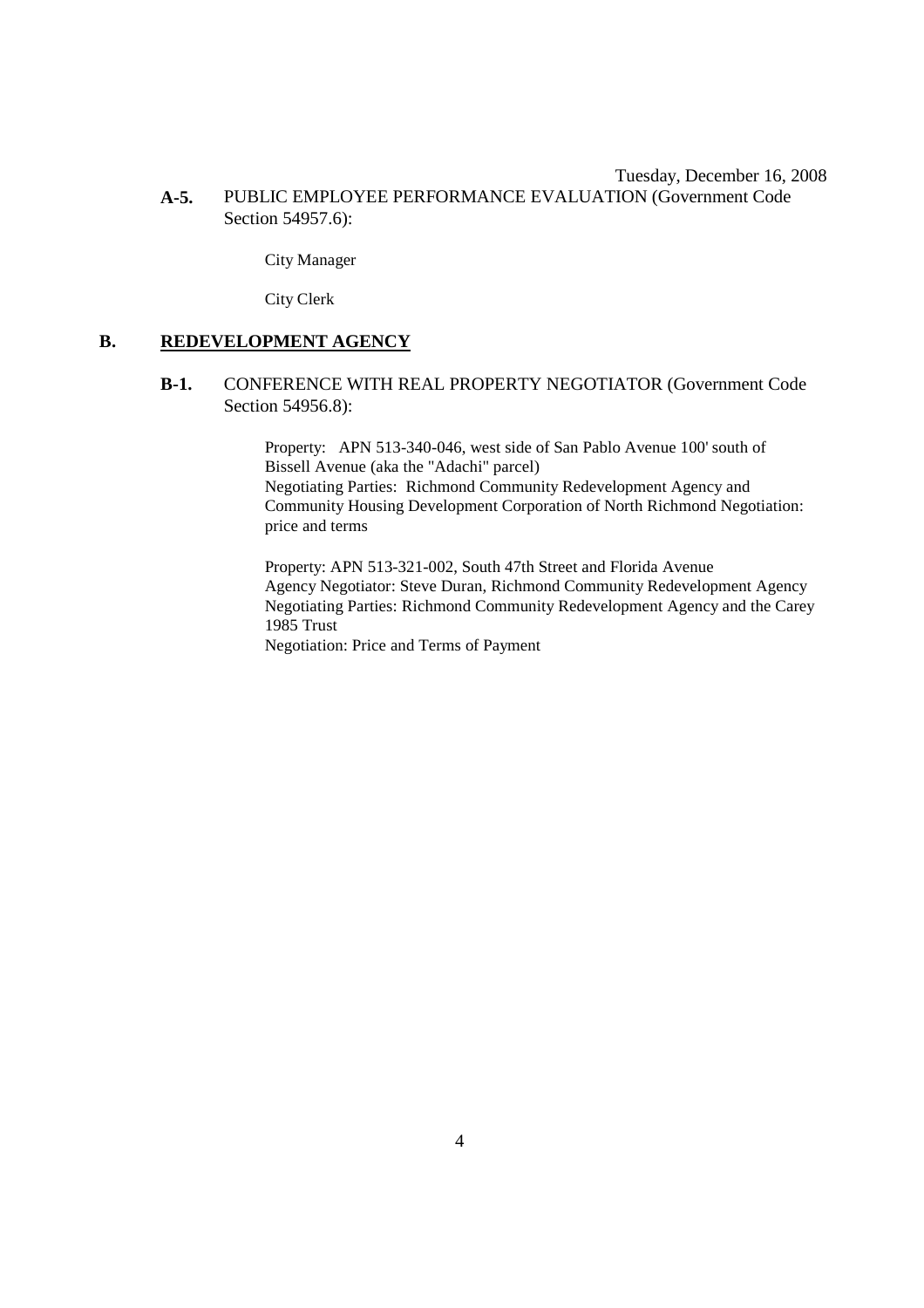## **RICHMOND COMMUNITY REDEVELOPMENT AGENCY**

6:30 p.m.

### **A. ROLL CALL**

### **B. STATEMENT OF CONFLICT OF INTEREST**

### **C. OPEN FORUM FOR PUBLIC COMMENT**

## **D. CONSENT CALENDAR**

- **D-1.** ADOPT a resolution selecting RH Properties I, LLC ("RH Properties") as the Master Developer for the I-80 Shopping Center and authorizing the Executive Director to negotiate and execute an Exclusive Right to Negotiate (ERN) Agreement - Richmond Community Redevelopment Agency (Steve Duran/Alan Wolken 307-8140).
- **D-2.** ADOPT a resolution approving a contract for the purchase of real property identified as Assessor's Parcel Number (APN) 512-321-002, lots 11, 12 and 13 of the "Map of Mount Tract". The parcel is located north of Florida Avenue and south of the BART tracks, and is associated with the Miraflores Housing Development. The purchase price is in the amount of \$137,500 and closing costs are approximately \$12,500 - Richmond Community Redevelopment Agency (Steve Duran/Patrick Lynch 307-8140).
- **D-3.** ADOPT a resolution and APPROVE a contract for the purchase of real property identified as Assessor's Parcel Number (APN) 513-340-046-4, totaling 1.73 acres or 75,359 square feet. The parcel is located on San Pablo Avenue, south of Bissell Avenue, in the City of Richmond. Purchase price is in the amount of \$1,200,111.55 - Richmond Community Redevelopment Agency (Steve Duran/Patrick Lynch 307-8140).
- **D-4.** ADOPT a resolution terminating the 12th and Macdonald Disposition and Development Agreement (DDA) with 12th and Macdonald, LLC and authorize the Community and Economic Director to negotiate and execute an Exclusive Right to Negotiate Agreement (ERN) with The Olson Company - Richmond Community Redevelopment Agency (Steve Duran/Alan Wolken 307-8140).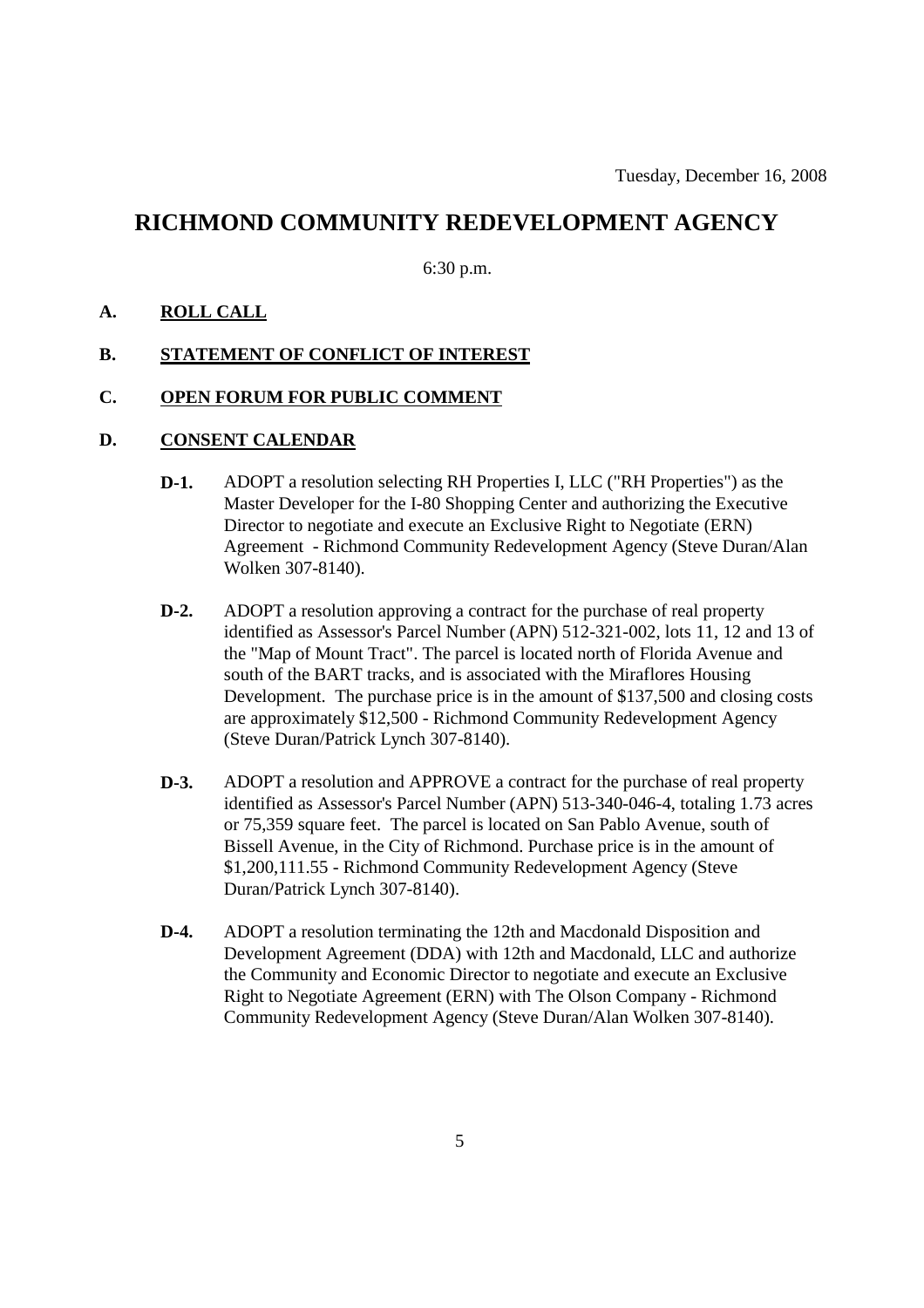**D-5.** APPROVE the minutes of the Special Meeting held on November 18, 2008 - City Clerk's Office (Diane Holmes 620-6513).

### **E. ADJOURNMENT**

**\*\*\*\*\*\*\*\*\*\*\*\*\*\*\*\*\*\*\*\*\*\*\*\*\*\*\*\*\*\*\*\*\*\*\*\*\*\*\*\*\*\*\*\*\*\*\*\*\*\*\*\*\*\*\*\*\*\*\***

# **JOINT MEETING OF THE SURPLUS PROPERTY AUTHORITY/JOINT POWERS FINANCING AUTHORITY/CITY COUNCIL**

6:45

### **A. ROLL CALL**

### **B. STATEMENT OF CONFLICT OF INTEREST**

## **C. RESOLUTIONS**

**C-1.** ADOPT the following three resolutions: (1) A resolution of the Surplus Property Authority approving the form of and authorizing the execution of a site lease; (2) A resolution of the Joint Powers Financing Authority authorizing the issuance of its not to exceed \$27,000,000 Point Potrero Lease Revenue Bonds and \$18,000,000 Point Potrero Taxable Lease Revenue Bonds (collectively, "The Bonds"), and the execution and delivery of a trust agreement, a bond purchase agreement, a site lease, a facilities lease, an official statement and a continuing disclosure agreement; and (3) A resolution of the City Council approving the forms of a facilities lease, a trust agreement, an official statement, a bond purchase agreement, and a continuing disclosure agreement - Finance (Jim Goins 620-6740).

### **D. ADJOURNMENT**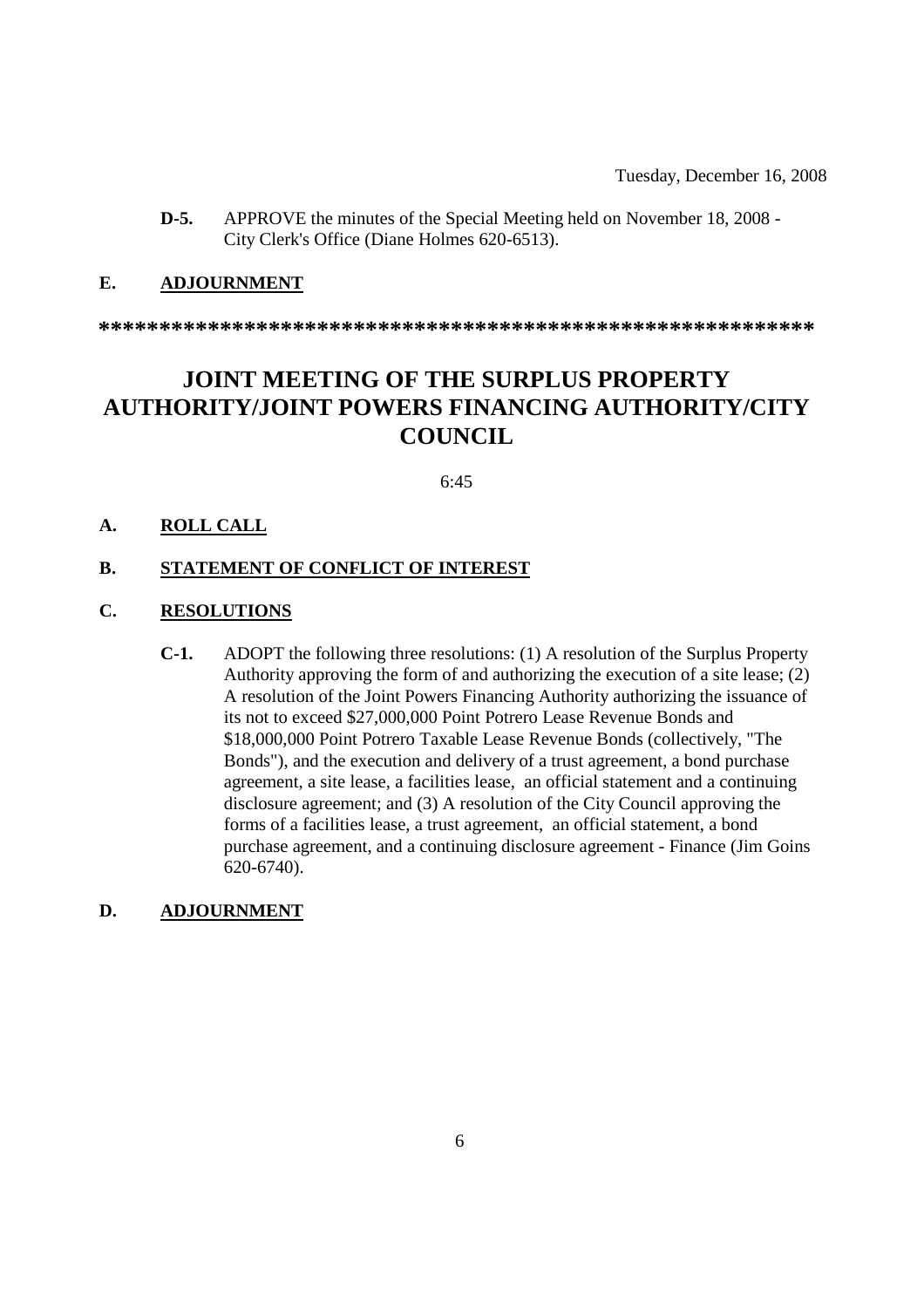## **CITY COUNCIL**

7:00 p.m.

## **A. ROLL CALL**

### **B. STATEMENT OF CONFLICT OF INTEREST**

### **C. AGENDA REVIEW**

#### **D. PRESENTATIONS, PROCLAMATIONS, AND COMMENDATIONS**

- **D-1.** Presentation of a certificate to Richmond natives Sammie Lee Hill and Dean Andre for co-writing the theme song for the motion picture film "Space Camp 2" - Mayor McLaughlin and Councilmember Sandhu (620-6581).
- **D-2.** Proclaim that the City of Richmond is committed to partnering with the US Census Bureau to help ensure a full and accurate count in 2010 - Mayor McLaughlin (620-6503).
- **D-3.** Presentation of a certificate recognizing and honoring Mr. John Williams, longtime Richmond resident, for his long career of service to the community of Richmond, especially his dedicated work with our youth - Mayor McLaughlin (620-6503).
- **D-4.** Presentation of a certificate in recognition of the 30th anniversary of El Nuevo Mundo Childcare Center - Mayor McLaughlin and Vice Mayor Marquez (510- 620-6581).
- **D-5.** Presentation of a certificate to Sal Vaca, Director of Employment & Training, for receiving the 2008 Director's Community Leadership Award for the Richmond BUILD program - Mayor McLaughlin, Vice Mayor Marquez, and Councilmember Lopez (510-620-6581).

## **E. REPORT FROM THE CITY ATTORNEY OF FINAL DECISIONS MADE AND NON-CONFIDENTIAL DISCUSSIONS HELD DURING CLOSED SESSION**

### **F. CONSENT CALENDAR**

**F-1.** APPROVE a resolution authorizing service contracts with five (5) selected vendors: Kister, Savio and REI, Richmond; BKF Engineers, Richmond; Towill, Inc., Concord; RBF Consulting, Walnut Creek; Woodrodgers, Oakland to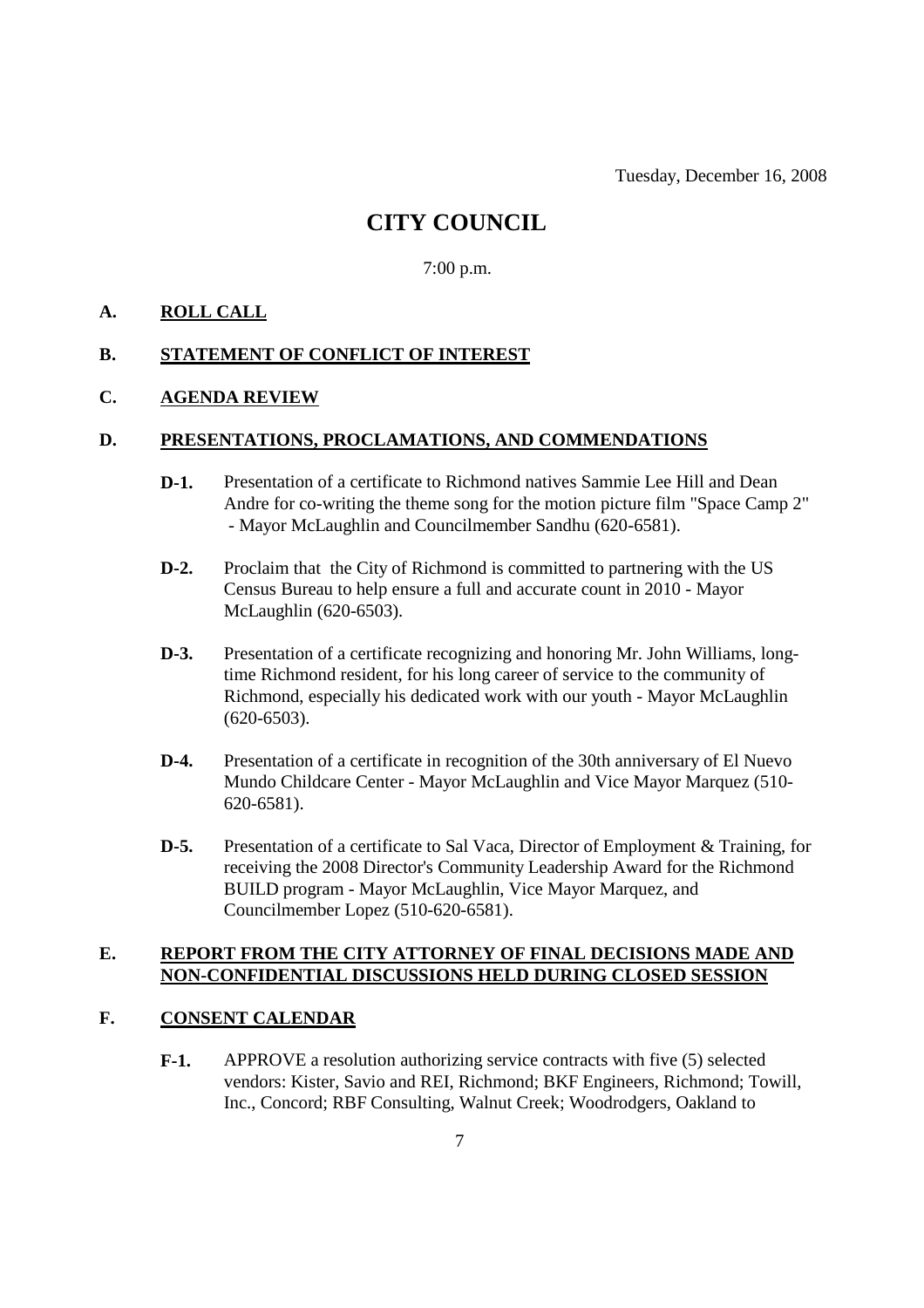Tuesday, December 16, 2008 provide as-needed land surveying services to support the design of capital improvement projects in an amount not to exceed \$200,000 per vendor over a three-year period (A quorum was not present at the December 5, 2008, Finance Committee meeting; the recommended action is being referred to the City Council) - Public Works (Yader Bermudez 231-3008).

- **F-2.** APPROVE a contract between Kappe+Du Architects and Public Works Department to provide professional design services for remodeling restrooms at the Senior Center to bring them in compliance with the Americans with Disabilities Act in an amount not to exceed \$18,400 – Public Works (Yader A. Bermudez 231-3009).
- **F-3.** APPROVE a contract with Air-Sea Containers, Inc. for the purchase and delivery of a Live Fire Search and Rescue Building at the Fire Training Center in an amount not to exceed \$35,120.81 - Fire Department (Chief Michael Banks 307- 8041).
- **F-4.** APPROVE a contract in the amount of \$60,000 for the East Bay Center for the Performing Arts to support ongoing arts programs and collaborations with the City, as allocated in the FY 2008-09 General Fund Budget – Library & Cultural Services (Monique A. le Conge/Michele Seville 510-620-6952).
- **F-5.** APPROVE a contract in the amount of \$60,000 for the National Institute of Art & Disabilities (NIAD) to support ongoing arts programs and collaborations with the City, as allocated in the FY 2008-09 General Fund Budget – Library & Cultural Services (Monique A. le Conge/Michele Seville 510-620-6952).
- **F-6.** APPROVE a contract in the amount of \$60,000 with the Richmond Art Center to support ongoing arts programs and collaborations with the City, as allocated in the FY 2008-09 General Fund Budget – Library & Cultural Services (Monique A. le Conge/Michele Seville 510-620-6952).
- **F-7.** APPROVE a contract amendment with Psomas, increasing the amount by \$155,625 to \$244,725, to provide geographical information system (GIS) services to update the wastewater collection system's GIS mapping layer (A quorum was not present at the December 5, 2008 Finance Committee and no recommendation on this contact amendment was made to the City Council.) - Engineering Department (Rich Davidson 307-8105).
- **F-8.** APPROVE a contract amendment with Courtyard by Marriott in the amount of \$3,000, for a total not-to-exceed contract amount of \$17,500 from \$14,500 to provide additional meeting space and catering services for the Firefighter Trainee interviews - Human Resources (Leslie Knight 620-6600).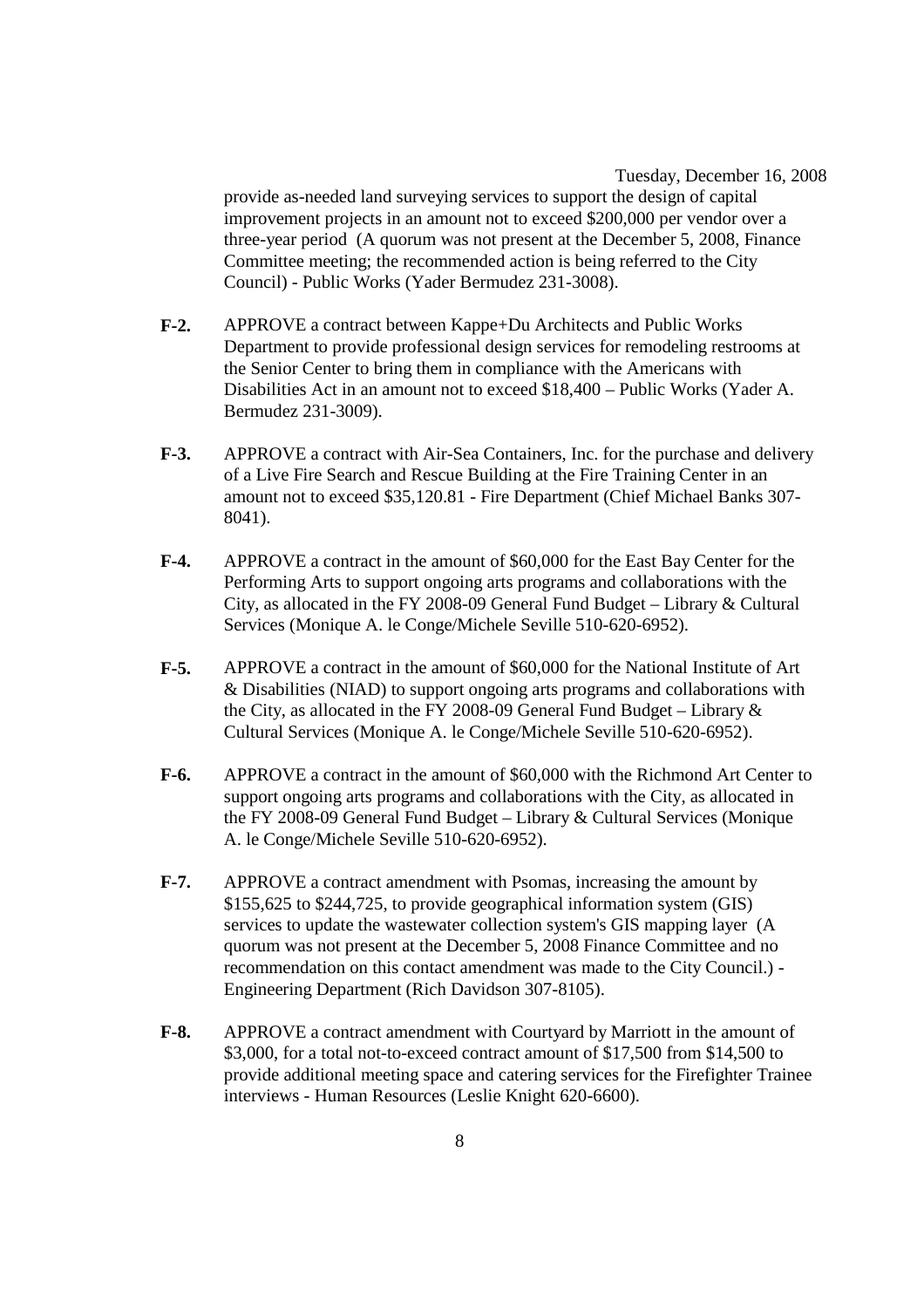- **F-9.** ACCEPT the \$300,000 Target Corporation "Safe City" Grant awarded to the City of Richmond - Police Department (Police Chief Magnus 620-6656).
- **F-10.** ADOPT an ordinance (second reading) amending Richmond Municipal Code Sections 9.20.150 and 9.20.155 to increase the solid waste collection rates to reflect a 3.61% change in the Consumer Price Index (CPI) – City Attorney's Office (Randy Riddle 620-6509).
- **F-11.** ADOPT an ordinance (second reading) regulating the use of common City seals and other official City insignia - City Attorney's Office (Randy Riddle 620- 6509).
- **F-12.** APROVE Amendment No. 2 for the Legal Services Agreement with Gordon Hart of Paul, Hastings, Janofsky, and Walker (Paul Hastings) to facilitate the Navy's early transfer of Point Molate by assisting in the preparation of required documents, increasing the contract amount by \$100,000 for a total contract amount of \$375,000 while maintaining the term expiration of December 31, 2009, (A quorum was not present at the December 5, 2008, Finance Committee meeting and no recommendation was made to the City Council) - City Manager's Office (Bill Lindsay 620-6512).
- **F-13.** ADOPT a resolution approving the City's Authorized Broker/Dealer List to allow designated broker/dealers to offer investment instruments to the City of Richmond in accordance with Government Code 53601 (A quorum was not present at the December 5, 2008, Finance Committee and no recommendation was made to the City Council) – Finance Department (James Goins 620-6740).
- **F-14.** ADOPT a resolution amending Richmond's Conflict of Interest Code City Attorney's Office (Randy Riddle 620-6509).
- **F-15.** ADOPT an ordinance (second reading) amending Richmond Municipal Code Section 2.62.040 setting a two-tier fine system for administrative citations - Police Department (Chief Magnus 620-6656).
- **F-16.** ADOPT the Resolution Declaring the Canvass of Returns and Result of the General Municipal Election held on November 4, 2008 - City Clerk's Office (Diane Holmes 620-6513).
- **F-17.** APPROVE the minutes of the Regular Meeting held on November 18 and the Special Meeting held on November 25, 2008 - City Clerk's Office (Diane Holmes 620-6513).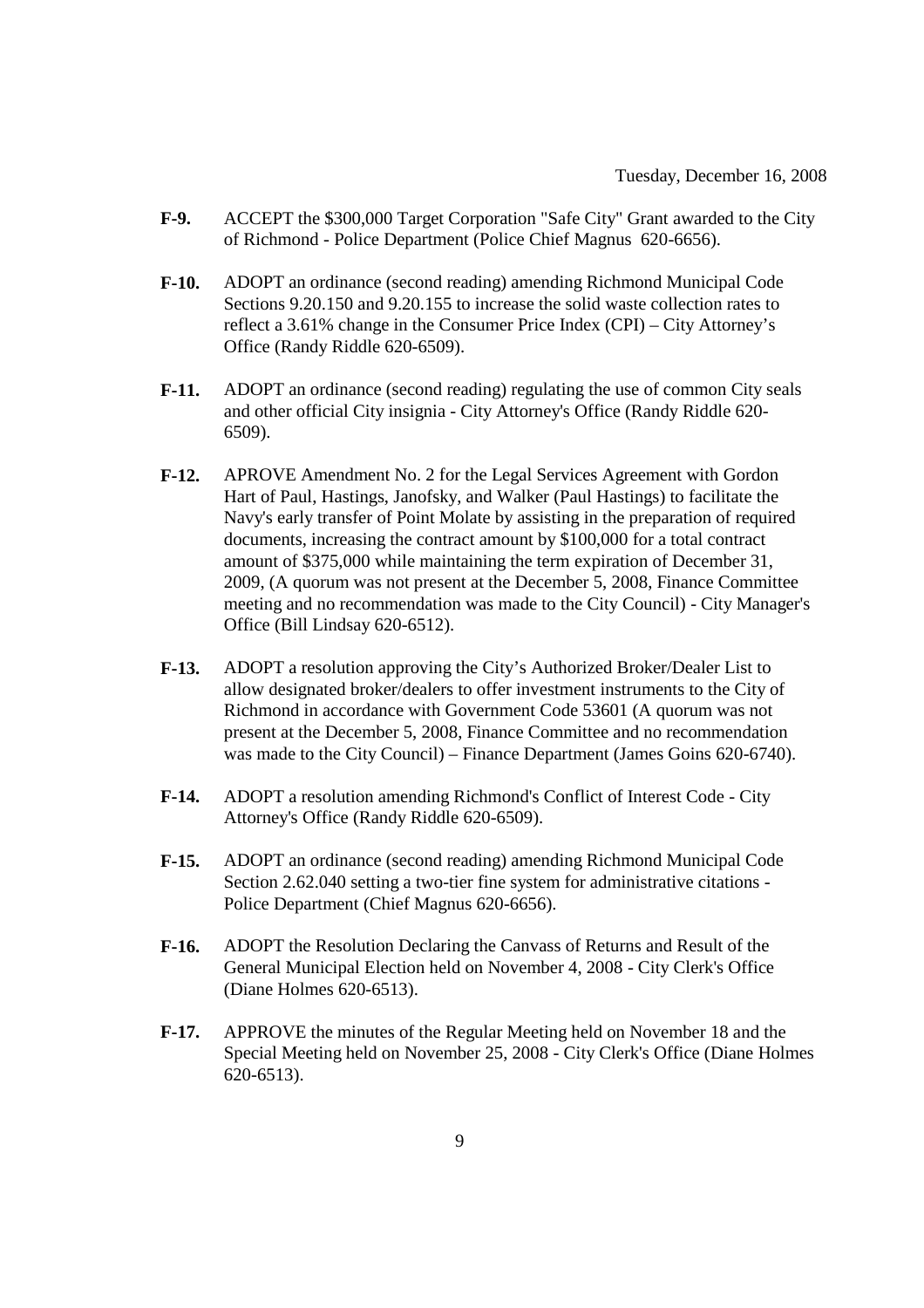## **G. PUBLIC HEARINGS**

- **G-1.** Public hearing to consider the following actions related to the project site located at 3151 Garrity Way: (1) ADOPTION of a Resolution approving the Mitigated Negative Declaration and Mitigation Monitoring and Reporting Program; (2) ADOPTION of a Resolution approving the General Plan Amendment amending the text and maps of the Richmond General Plan; (3) APPROVAL of an Ordinance establishing the MFR-4 Very High Density Multifamily Residential Zoning District; and (4) ADOPTION of a Resolution approving the Design Review Permit DR110442, subject to conditions of approval and Project Plans - Planning & Building Services Department (Richard Mitchell 620-6706).
- **G-2. Continued to January 6, 2009,** the public hearing on an appeal by Mary Selva, representing the Richmond Annex Neighborhood Council and Point Isabel Dog Owners, and determination whether to AFFIRM, MODIFY, or REVERSE the Planning Commission's decision to adopt the Mitigated Negative Declaration and approve the Design Review Permit for the Kohl's Department Store project; and in the event of approval or approval with modification of the decisions: (1) ADOPT a resolution approving the General Plan Amendment to change the land use designation for the project site from 920, Industrial/Office Flex to 930, Regional Commercial; (2) INTRODUCE an ordinance approving the Rezone to change the zoning classification for the project site from M-1, Industrial/Office Flex to C-3, Regional Commercial; and (3) INTRODUCE an ordinance to amend Section 15.04.850.020 of the Zoning Ordinance to reduce the City's parking stall length requirement from 18.5 to 18 feet - Planning and Building Services Department (Richard Mitchell 620-6706).

## **H. OPEN FORUM FOR PUBLIC COMMENT**

- **I. AGREEMENTS**
- **J. RESOLUTIONS**

### **K. ORDINANCES**

**K-1.** INTRODUCE an ordinance (first reading) amending Richmond Municipal Code Subsection 9.42.070(A) to create a process for graffiti abatement from public and private property, and a means of assessing fees on property owners when the City removes graffiti from private property - Police Department (Chief Magnus 620- 6656).

## **L. COUNCIL AS A WHOLE**